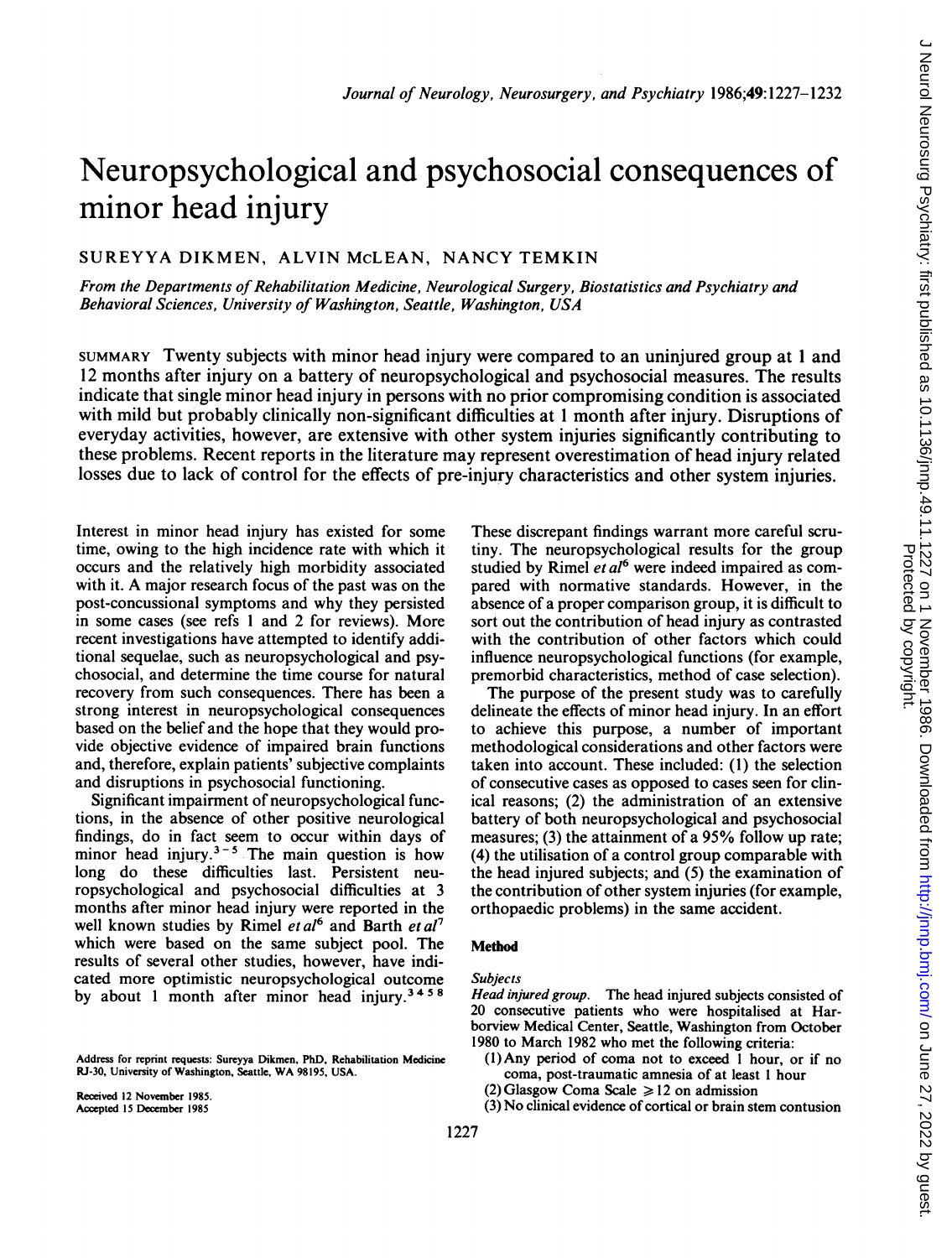- (4) No history of prior head injury, alcoholism, cerebral disease, mental retardation or significant psychiatric disorder
- (5) Age range between 15 to 60 years at the time of injury

(6) English speaking

(7) Willingness to participate and residence that would allow availability for <sup>1</sup> and 12 month follow ups.

Nineteen of the 20 subjects of the present study were seen for <sup>1</sup> and 12 month follow up examinations. One subject was examined at <sup>1</sup> month but did not return for the 12 month examination. These subjects were part of a group of 102 cases who were participants in a comprehensive head injury study. The members of this larger group met criteria 4 to 7 and represent a broad spectrum of head injury severity ranging from mild to very severe. Other system injuries, including orthopaedic problems, were not a cause for exclusion of patients from this study. Ten cases had orthopaedic injuries and one case had soft tissue injuries. Three patients were litigating. Seven of the subjects in the present investigation were also subjects in a prior study by our research group.<sup>4</sup> Uninjured group The 19 uninjured subjects were selected from friends of the patients in the larger head injured group. They were individually matched for age, education, and sex. Subjects with past or present evidence of CNS disease, including alcoholism, were excluded from this group as well. Table <sup>1</sup> presents basic demographic information including age, education, and sex for the head injured and uninjured groups.

#### Measures

An extensive battery of neuropsychological and psychosocial measures was administered to the head injured subjects at <sup>1</sup> and 12 months after injury. The uninjured subjects were also tested on the same measures with the same testretest interval.

Neuropsychological measures The Halstead-Reitan Neu-

Table <sup>1</sup> Demographics

|                       | Head injury | Uninjured |
|-----------------------|-------------|-----------|
| Mean age<br>Education | $25-3$      | 25.5      |
| Sex                   | $13-0$      | $12-6$    |
| Males                 | 11          | 11        |
| Females               |             | q         |

Dikmen, McLean, Temkin

ropsychological Test Battery and some additional measures of memory were administered.<sup>9-11</sup> The list of the measures and general areas of function they assess are provided in table 2. Most of these measures have been used extensively in prior research, including in the area of head injury.<sup>9 12 13</sup> The abilities assessed by these measures range from relatively simple to quite complex (for example, from simple motor skills to abstract thinking). These tests have been shown to be sensitive to the effects of various brain lesions and neurological conditions including head injury. Psychosocial measures The three behavioural/psychosocial measures used were the Sickness Impact Profile,"4 the Head Injury Symptom Checklist and a modification of the Function Status Index.<sup>15 16</sup> The Sickness Impact Profile measures health status in terms of sickness related changes in various areas of living (for example, sleep and rest, emotional behaviour, social interaction, alertness behaviour, and recreations and pastimes). The Head Injury Symptom Checklist (HISC) evaluates a set of 12 symptoms that are frequently reported as part of the sequelae of traumatic head injury (for example, headaches, fatigue, memory difficulties, irritability). Resumption of major activities (that is, work, school, homemaking) and other activities (for example, leisure and pastimes) are portions of the Modified Function Status Index used. All these measures in the psychosocial area rely on the subjects' report of changes in functioning or performance

Table 2 Median scores on the neuropsychological measures. One-month evaluations

|                            | Score refers to                       |                            | Head injury | Uniniured             |
|----------------------------|---------------------------------------|----------------------------|-------------|-----------------------|
| I                          | Motor and Psychomotor                 |                            |             |                       |
|                            | Finger tapping speed D                | $#$ taps in 10 sec         | 51          | 50                    |
|                            | Finger tapping speed ND               | # taps in $10$ sec         | 45          | 48                    |
|                            | TPT total time                        | time per block (sec)       | $-36$       | $-33$                 |
| $\boldsymbol{\mathit{II}}$ | Attention, Flexibility, and Quickness |                            |             |                       |
|                            | <b>Speech Sounds Perception</b>       | $#$ errors                 |             | 4                     |
|                            | Seashore Rhythm                       | $#$ correct                | 26          |                       |
|                            | <b>Trail Making Test A</b>            | time to complete (sec)     | 20          |                       |
|                            | <b>Trail Making Test B</b>            | time to complete (sec)     | 58          | $\frac{28}{20}$<br>51 |
| Ш                          | Memory and Learning                   |                            |             |                       |
|                            | Wechsler Memory Scale (WMS)           |                            |             |                       |
|                            | Logical Memory Immed                  | verbal units recalled      | 11          | 11                    |
|                            | Log Mem-Delay 30 min                  | the same 30 min later      | 9           | 9                     |
|                            | Visual Reproduction Immed             | spatial units recalled     | 13          |                       |
|                            | Vis Reprod-Delay 30 min               | the same 30 min later      | 11          | $\frac{13}{12}$       |
|                            | <b>Associate Learning-Easy</b>        | # pairs recalled           | 18          |                       |
|                            | Associate Learning--Hard              | # pairs recalled           | 8           | 10                    |
|                            | <b>Selective Reminding Test</b>       |                            |             |                       |
|                            | Total Recall                          | # words recalled (max 100) | 84          | 85                    |
|                            | Consistent Long-term Retrieval        | # words recalled (max 100) | 68          | 65                    |
|                            | Delayed Recall-30 min                 | # words recalled (max 10)  | 8           | 9                     |
|                            | Delayed Recall-4 hrs                  | # words recalled (max 10)  |             | 9*                    |
| $I\dot{V}$                 | Reasoning                             |                            |             |                       |
|                            | <b>Category Test</b>                  | $#$ errors                 | 26          | 24                    |

 $p < 0.05$ .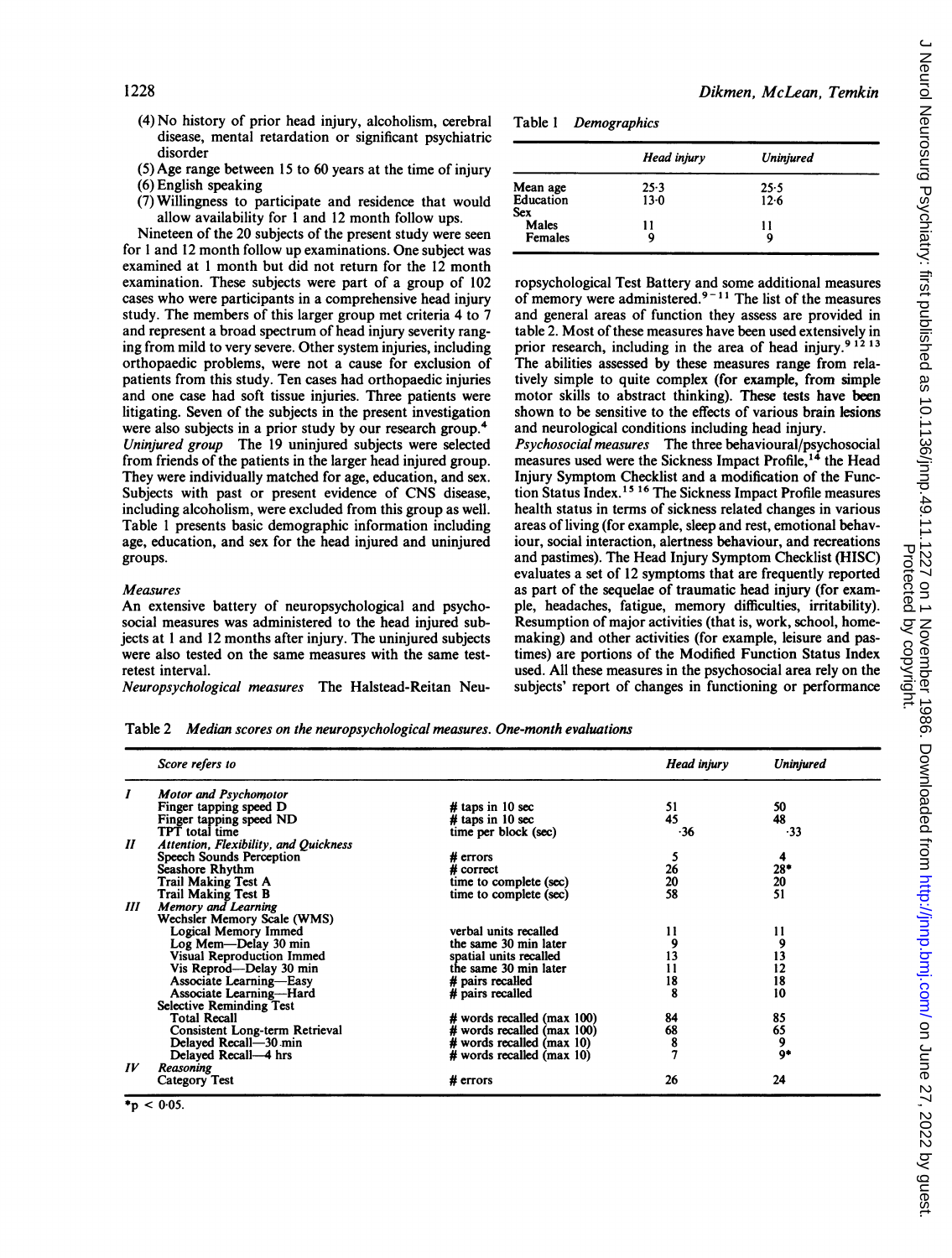due to head injury and health. In contrast, the neuropsychological measures are based on objective examination of cognitive status and other basic adaptive abilities.

## Data analysis

Wilcoxon Signed Rank tests were used when the head injured-uninjured pairs were compared on the neuropsychological measures and the Sickness Impact Profile. A test for equality of dependent proportions (McNemar's test) was used to compare symptom endorsement in the pairs of subjects.

# Results

## Neuropsychological measures

Table 2 presents the median neuropsychological test scores of the head injured and uninjured subjects at <sup>I</sup> month after injury. Inspection of the scores indicates that the performances of both the head injured and uninjured groups are quite good as compared to normative data and results from other published head injury studies.<sup>6 7</sup> There is a trend, however, for the head injured group to perform a little less adequately as compared with the uninjured group, with the differences reaching significant levels on two of the 21 measures. The head injury group performed significantly poorer than the uninjured group on the Seashore Rhythm Test, a measure requiring concentration and discrimination between rhythmic patterns. Additionally, the head injured subjects did significantly worse in remembering newly learned information after a 4 hour delay on the Selective Reminding Test.

At <sup>1</sup> year after injury, none of the neuropsychological measures evidenced significant differences.

The results presented generally indicate that the performances of the head injury group were not impaired in a clinical sense, but were slightly lower than those of the uninjured group.

## Psychosocial measures

Daily activities Figure <sup>I</sup> presents the mean percent dysfunction of the head injury subjects at <sup>1</sup> and 12 months after injury on the Sickness Impact Profile. The scores are based on the subjects' perception of the extent to which their injuries and/or other health problems have affected their day to day functioning. The results on this test can be summarised as follows. First, there is a significant amount of dysfunction at <sup>1</sup> month after injury across different categories ranging from physical type of abilities (for example, ambulation, body care and movement) to higher level functioning (for example, emotional behaviour, alertness behaviour, social interactions) and to major role activities (for example, home management, work). On every subscale but eating, the head injury



Fig <sup>1</sup> Mean percent dysfunction on the Sickness Impact Profile (SIP).

group reported significantly greater health-related difficulties than did the uninjured subjects. The uninjured subjects' results are not presented in this figure because their mean SIP scores were essentially zeros for all subscales. Second, as the results from fig <sup>1</sup> indicate, on each scale there is a definite decline in the amount of dysfunction by <sup>1</sup> year. Note that at both <sup>1</sup> month and <sup>1</sup> year cognitive and emotional difficulties are not the most frequently endorsed problems.

Table 3 shows the results relating to resumption of major role (that is, work, school, home management) and leisure activities. The results at <sup>1</sup> month indicate that most patients either have not resumed such activities or if they have, they are performing them with limitations. At <sup>1</sup> year, however, most have returned to their major role activities and resumed their leisure/recreational activities, although some continued to perform them with limitation.

## Contribution of other system injuries

Eleven of the 19 subjects with minor head injury had orthopaedic or soft tissue injuries sustained in the

Table 3 Resumption of major and other activities

| <b>Modified Function Status Index</b>       | 1 month | vear |
|---------------------------------------------|---------|------|
| Return to Major Activity                    |         |      |
| With no limitations                         |         | 15   |
| With limitations                            |         |      |
| No return                                   |         | 71   |
| Could not determine-summer                  |         |      |
| Resumption of Leisure/Recreational Activity |         |      |
| With no limitations                         |         | 12   |
| With limitations                            | 15      |      |
| No resumption                               |         |      |
| No resumption, not injury related           |         |      |

\*One of the two head injury cases not returned at one year, was not head injury related.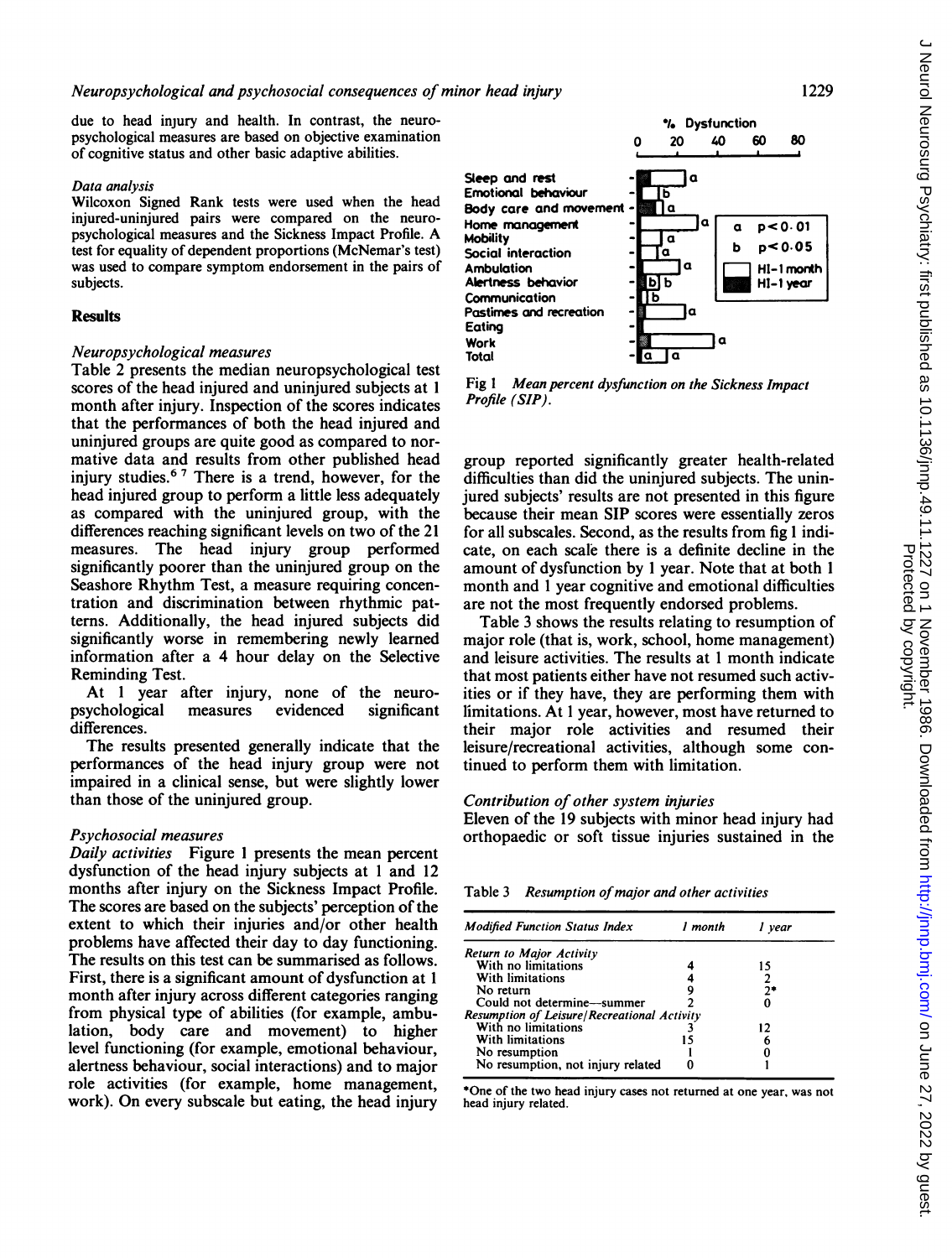Table 4 Contribution of other system injuries (for example, orthopaedic and soft tissue injuries) at <sup>1</sup> month after injury

|                            | Head injury<br>only | Head injury $+$<br>other injuries |
|----------------------------|---------------------|-----------------------------------|
| Work/School                | (8)                 | (11)                              |
| Not applicable             |                     |                                   |
| <b>Without limitations</b> |                     |                                   |
| With limitations           |                     |                                   |
| Not doing                  |                     | y                                 |
| Leisure Activity           |                     |                                   |
| Without limitations        |                     |                                   |
| With limitations           |                     |                                   |
| Not doing                  |                     |                                   |

same accident. Table 4 presents the number of subjects with and without other system injuries resuming their major (work/school) and leisure activities at <sup>1</sup> month post injury. The results indicate that other system injuries do contribute to limitations of psychosocial functioning. Note that nine of <sup>11</sup> subjects with head injury plus other system injuries were not working or going to school in contrast to one of eight of those with head injury alone. With respect to leisure activities, 10 of 11 subjects with head injury plus other injuries versus 5 of 8 of these with head injury alone were performing leisure activities with limitations. At <sup>1</sup> year after injury, most subjects had resumed their major and leisure activities as previously presented in table 3.



Fig 2 Median percent endorsement on the Head Injury Symptom Checklist (HISC).

## Post-traumatic symptoms

Figure 2 shows the results for the head injury symptom checklist (HISC). Presented are the percentages of subjects in the head injury group endorsing each symptom at <sup>1</sup> month after injury as compared with the percentages of uninjured subjects reporting such problems. The results on this measure indicate that (1) these symptoms are common, even in people who have not had head injuries; (2) head injured subjects endorse more of such difficulties than uninjured subjects at <sup>1</sup> month after injury; and (3) by <sup>1</sup> year after injury, the groups are not different from one another.

# **Discussion**

The neuropsychological portion of the study was directed at determining minor head injury related deficits at <sup>1</sup> and 12 months after injury. To that end, patients with pre-existing conditions were excluded from the study and an uninjured comparison group consisting of friends of the patients was used. Compared with published norms for detecting brain disorders, the head injury group performed quite well at both <sup>1</sup> month and <sup>12</sup> months after injury. However, when compared to uninjured subjects, they tended to perform a little less well with significant differences occurring on two measures at <sup>1</sup> month after injury. Our results represent more of a trend than a definitive finding of decreased abilities. This suggestion is particularly evident when one considers the number of significant findings with the number of comparisons made and the possibility of somewhat lower premorbid abilities of the head injured patients as compared with the uninjured group (for example, nonsignificant but nevertheless lower VIQ, 102 vs 108, respectively). The neuropsychological results of the current study are consistent with those of three prior controlled studies based on the performances of patients with minor head injury at <sup>1</sup> month after injury.<sup>458</sup>

The results of the present study are inconsistent, however, with some other studies especially the widely known Rimel et al study. Direct comparison of the neuropsychological results are possible since some of the same measures were used in both studies. Furthermore, in spite of some differences in severity criteria used for subject selection, both samples were quite mild. The neuropsychological performances of their sample at three months after injury was worse than those of the current sample as well as being worse than published norms for detecting brain disorders. This led them to conclude that minor head injuries have a significantly impairing effect on higher level brain functions. Possible reasons for the differences in the results and the conclusions drawn between the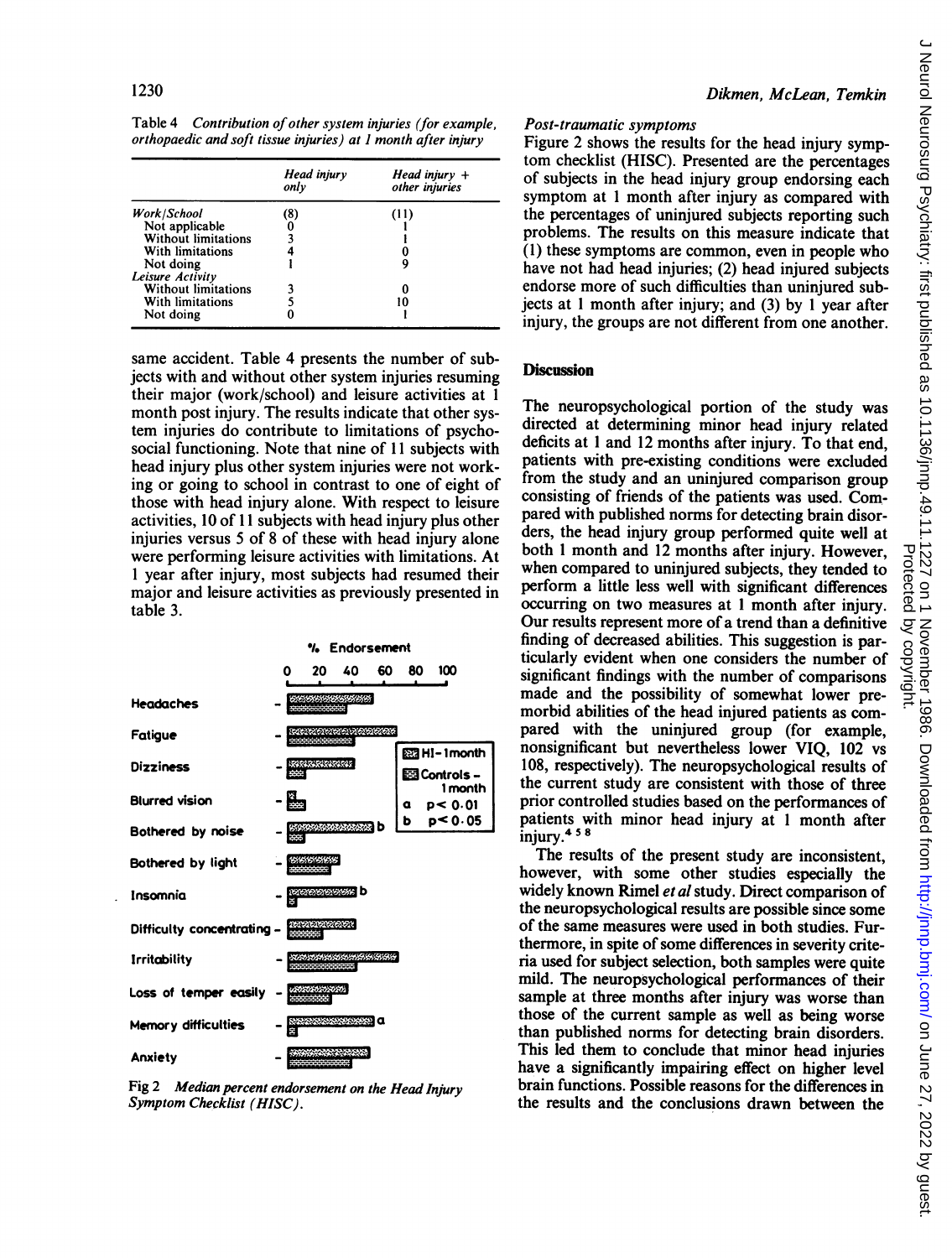current study and Rimel et al study may include method of case selection and the criteria against which head injury effects were determined. In their study, patients with pre-existing conditions involving the central nervous system (for example, prior head injuries, other neurological conditions) were not excluded. They were, however, from the current sample. In fact, Rimel etal reported that 31% of their larger series had prior head injuries. Inadvertent bias in the selection of cases subjected to neuropsychological examination is another possible source of error. Less than one-fifth of the consecutive minor head injured patients were examined with the neuropsychological measures in their study. Even though a random sample may have been the intention, it is possible that those needing or those who could have benefited from such a service may have ended up being the ones examined. Both of these procedures are likely to lead to selection of cases with poorer neuropsychological functions. Thus, their poor performances may not have been entirely caused by the head injury under consideration or be representative of performances of minor head injury in general. Another point of difference between the Rimel *et al* study and the current study is that in the Rimel study, normative data rather than comparison group data were used to determine head injury effects. The normative data are based on group norms which differ from the head injured group on factors such as age, education, job status, no pre-existing conditions (that is, dimensions which affect neuropsychological performances). Sampling methods or artifacts leading to overestimation of problems and failure to properly control for such effects may be responsible, then, for the differences in results and conclusions drawn between the studies. It should be noted, however, that the results of their study point out the difficulties experienced by some head injured patients who have sustained a minor head injury, a population which needs clinical attention and intervention. However, their study allows for limited generalisations regarding neuropsychological impairments caused by minor head injury.

Significant disruption of psychosocial functions was observed especially at <sup>1</sup> month after injury (for example, leisure, work, social interactions, ambulation, sleep, and rest). However, a definite decline in the amount of disruption was observed by <sup>I</sup> year in all areas. The reason for these disruptions does not appear to be related solely to the head injury. Other system injuries (for example, orthopaedic problems) which are often sustained in the same accident, appear to be responsible, in part, for the psychosocial disruptions observed. Minor head injury by itself does have some negative consequences as reflected in significantly greater difficulties in the resumption of leisure activities (see table 4). However, other system injuries seem to add significantly to the disruption including affecting resumption and performance of major activities (work/school) and leisure activities. It is noteworthy that 9 of 11 cases with additional other injuries were not working (or going to school) at 1 month after injury in contrast to <sup>1</sup> of the 8 with minor head injury alone. Finally, the amount of dysfunction at <sup>1</sup> year is fairly low in our sample of consecutive cases.

Our results relating to the post concussional symptoms (PCS) are in line with those reported by others.<sup>17-21</sup> Such symptoms are very common and they do decline with time. The more interesting finding, as we previously have reported, is the endorsement of the same problems by the uninjured subjects, an observation made earlier by Caveness.22 Some of these symptoms are common in both the injured and the uninjured subjects (for example, headaches, fatigue) while others seem to occur more frequently among the injured subjects at <sup>1</sup> month after injury (for example, sensitivity to noise, complaints of memory problems, and disturbance of sleep). By <sup>I</sup> year, there is no evidence for greater problems of the injured over the uninjured subjects.

The results of our study and those of others indicate that patients with minor head injury experience a multitude of behavioural difficulties following their accidents. However, these difficulties which improve over time, cannot be solely attributed to the head injury. Given consecutive cases without compromising pre-existing conditions, neuropsychological deficits which are experienced early seem to largely disappear for the group by <sup>1</sup> month after injury. This conclusion is based on the results of the present and three other controlled studies.<sup>458</sup> Other system injuries in addition to the head injury contribute significantly to the disability observed in everyday types of activity such as resuming work, leisure activities, and more straightforward physical functions. These, again, largely disappear by <sup>1</sup> year. Posttraumatic symptoms, on the other hand, occur frequently and persist for a longer time period. However, they are not entirely specific for head injury. Even though some of these symptoms occur more frequently among head injured patients, they are subjective and common even in people who have not had head injuries. In other words, just because patients report them does not mean that they can be considered as reliable diagnostic measures of head injury. The general behavioural trends described here apply to consecutive cases with minor head injury and without compromising pre-existing conditions. They also apply to groups and to previously healthy young people. There are those individual cases who continue to experience post-traumatic sequelae over a much